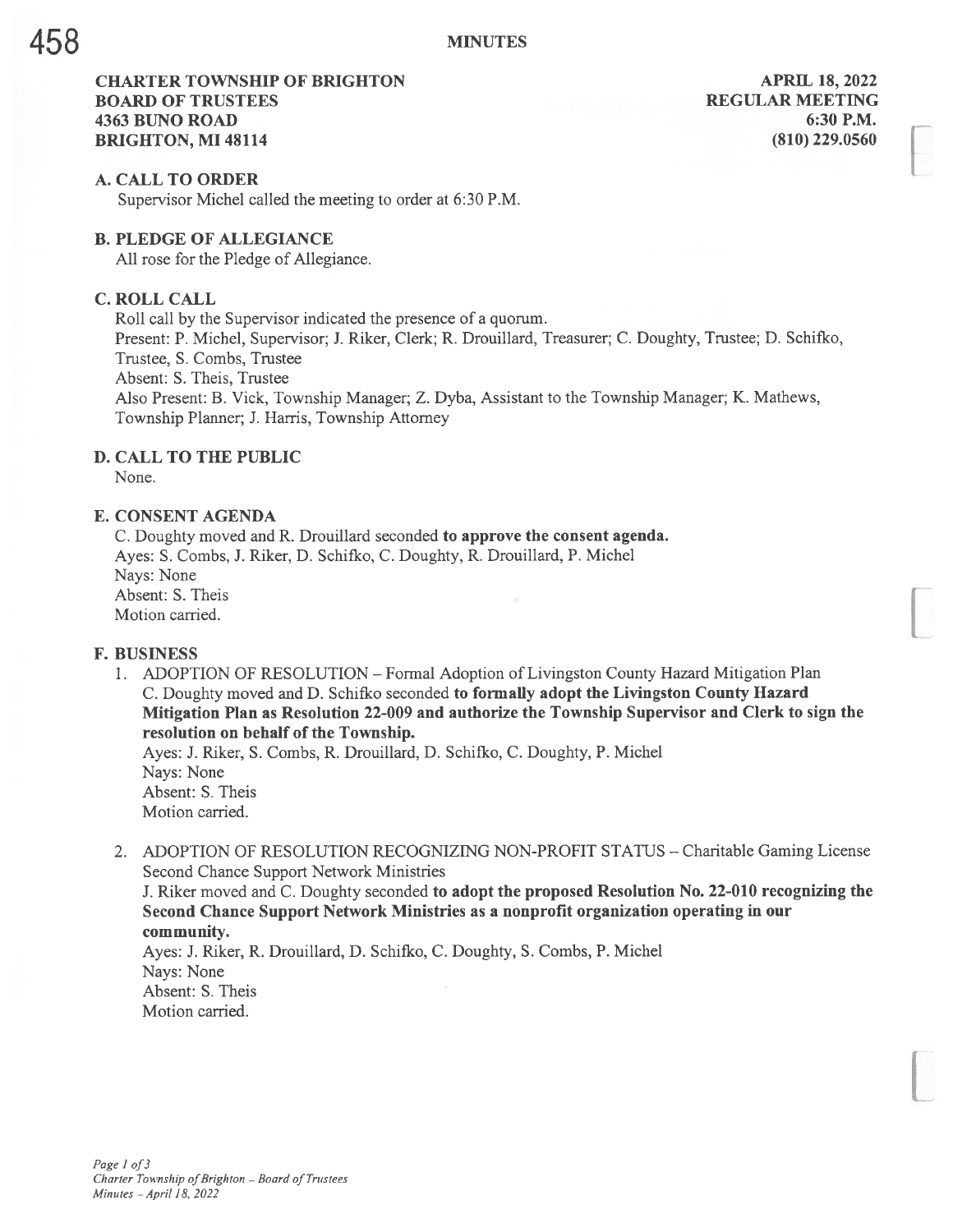- 459
- 3. ADOPTION OF PROPOSED AMENDMENT Administrative Policy # 503, Building Use Policy S. Combs moved and R. Drouillard seconded to approve the amendment to Administrative Policy 503, Building Use- Township Meeting Rooms, effective immediately. Ayes: J. Riker, R. Drouillard, D. Schifko, S. Combs, C. Doughty, P. Michel Nays: None Absent: S. Theis Motion carried.
- 4. APPROVAL OF LEASE(S) EXTENSION, BRIGHTON AREA FIRE AUTHORITY -Fire Station No. 32 (1580 S. Old US 23) and Fire Station No. 33 (9939 Weber Street)

D. Schifko moved and C. Doughty seconded to approve the lease extensions between Brighton Township and BAFA for the utilization of fire stations #32 extending through April 30, 2027 and lease extension for fire station #33 through August 31, 2022 or until certificate of occupancy is issued for the new station, whichever is later, and authorize the Supervisor and Clerk to execute the lease extension on behalf of the Township.

Ayes: S. Combs, J. Riker, R. Drouillard, D. Schifko, C. Doughty, P. Michel Nays: None Absent: S. Theis Motion carried.

5. AUTHORIZATION OF WASTEWATER TREATMENT PLANT HVAC - Sherman Heating and Cooling

C. Doughty moved and J. Riker seconded to authorize the Township Supervisor and Clerk to sign the agreement for services related to the installation of the HVAC units by Sherman Heating and Cooling in the do-not-exceed amount of \$10,800.

Ayes: J. Riker, R. Drouillard, D. Schifko, S. Combs, C. Doughty, P. Michel Nays: None Absent: S. Theis Motion carried.

6. AUTHORIZATION OF PROPOSAL — Township Hall Restrooms Renovation Design and Engineering Services, Lindhout Associates Architects

R. Drouillard moved and D. Schifko seconded to authorize the Township Manager to sign the Lindhout Associates Architects proposal dated March 30, 2022 for design and engineering services in the amount of \$11,490.

Ayes: J. Riker, R. Drouillard, D. Schifko, S. Combs, C. Doughty, P. Michel Nays: None Absent: S. Theis Motion carried.

7. APPROVAL OF PURCHASE — High-Speed Tabulator, Hart Intercivic R. Drouillard moved and C. Doughty seconded to approve the purchase of a High-Speed Tabulator from Hart Intercivic that includes years 1-5 of maintenance as quoted in the amount of \$96,985 to be credited against the Townships ARPA funds. Ayes: J. Riker, R. Drouillard, D. Schifko, C. Doughty, P. Michel Nays: S. Combs

Absent: S. Theis Motion carried.